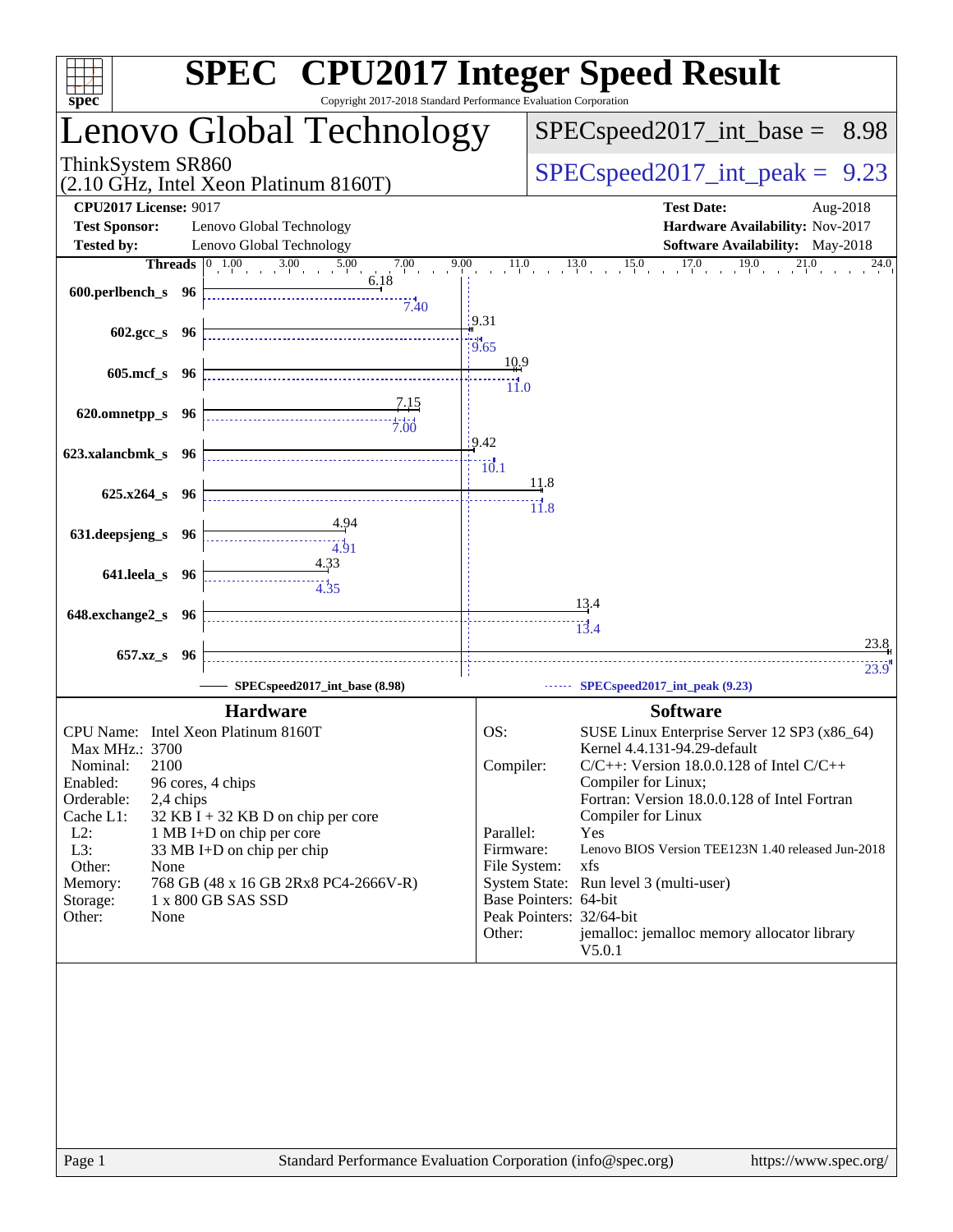

# Lenovo Global Technology

(2.10 GHz, Intel Xeon Platinum 8160T)

ThinkSystem SR860<br>  $SPECspeed2017$  int\_peak = 9.23  $SPECspeed2017\_int\_base = 8.98$ 

**[Test Sponsor:](http://www.spec.org/auto/cpu2017/Docs/result-fields.html#TestSponsor)** Lenovo Global Technology **[Hardware Availability:](http://www.spec.org/auto/cpu2017/Docs/result-fields.html#HardwareAvailability)** Nov-2017 **[Tested by:](http://www.spec.org/auto/cpu2017/Docs/result-fields.html#Testedby)** Lenovo Global Technology **[Software Availability:](http://www.spec.org/auto/cpu2017/Docs/result-fields.html#SoftwareAvailability)** May-2018

**[CPU2017 License:](http://www.spec.org/auto/cpu2017/Docs/result-fields.html#CPU2017License)** 9017 **[Test Date:](http://www.spec.org/auto/cpu2017/Docs/result-fields.html#TestDate)** Aug-2018

### **[Results Table](http://www.spec.org/auto/cpu2017/Docs/result-fields.html#ResultsTable)**

|                                     | <b>Base</b>    |                |       |                |       | <b>Peak</b>    |       |                |                |              |                |              |                |              |
|-------------------------------------|----------------|----------------|-------|----------------|-------|----------------|-------|----------------|----------------|--------------|----------------|--------------|----------------|--------------|
| <b>Benchmark</b>                    | <b>Threads</b> | <b>Seconds</b> | Ratio | <b>Seconds</b> | Ratio | <b>Seconds</b> | Ratio | <b>Threads</b> | <b>Seconds</b> | <b>Ratio</b> | <b>Seconds</b> | <b>Ratio</b> | <b>Seconds</b> | <b>Ratio</b> |
| 600.perlbench s                     | 96             | 287            | 6.17  | 287            | 6.18  | 286            | 6.21  | 96             | 240            | 7.40         | 240            | 7.40         | 241            | 7.37         |
| $602.\text{gcc}\_\text{s}$          | 96             | 425            | 9.36  | 431            | 9.25  | 428            | 9.31  | 96             | 412            | 9.65         | 411            | 9.69         | 417            | 9.56         |
| $605$ .mcf s                        | 96             | 433            | 10.9  | 437            | 10.8  | 426            | 11.1  | 96             | 430            | 11.0         | 430            | <b>11.0</b>  | 431            | $\pm 1.0$    |
| 620.omnetpp_s                       | 96             | 228            | 7.15  | 217            | 7.53  | 241            | 6.76  | 96             | 244            | 6.69         | 233            | 7.00         | 222            | 7.36         |
| 623.xalancbmk s                     | 96             | 150            | 9.42  | 150            | 9.43  | 150            | 9.42  | 96             | 140            | 10.1         | <b>140</b>     | <b>10.1</b>  | 140            | 10.2         |
| 625.x264 s                          | 96             | 150            | 11.8  | 149            | 11.8  | 150            | 11.8  | 96             | 150            | 11.8         | 149            | 11.8         | 149            | 11.8         |
| 631.deepsjeng_s                     | 96             | 290            | 4.95  | 290            | 4.94  | 290            | 4.94  | 96             | 292            | 4.91         | 292            | 4.91         | 292            | 4.91         |
| 641.leela_s                         | 96             | 394            | 4.33  | 394            | 4.33  | 394            | 4.33  | 96             | 392            | 4.35         | 392            | 4.35         | 392            | 4.35         |
| 648.exchange2_s                     | 96             | 220            | 13.4  | 220            | 13.4  | 219            | 13.4  | 96             | 219            | 13.4         | 219            | 13.4         | 220            | 13.4         |
| $657.xz$ s                          | 96             | 259            | 23.8  | 258            | 23.9  | 260            | 23.8  | 96             | 258            | 24.0         | 259            | 23.9         | 258            | 23.9         |
| $SPEC speed2017$ int base =<br>8.98 |                |                |       |                |       |                |       |                |                |              |                |              |                |              |

**[SPECspeed2017\\_int\\_peak =](http://www.spec.org/auto/cpu2017/Docs/result-fields.html#SPECspeed2017intpeak) 9.23**

Results appear in the [order in which they were run.](http://www.spec.org/auto/cpu2017/Docs/result-fields.html#RunOrder) Bold underlined text [indicates a median measurement](http://www.spec.org/auto/cpu2017/Docs/result-fields.html#Median).

### **[Operating System Notes](http://www.spec.org/auto/cpu2017/Docs/result-fields.html#OperatingSystemNotes)**

Stack size set to unlimited using "ulimit -s unlimited"

### **[General Notes](http://www.spec.org/auto/cpu2017/Docs/result-fields.html#GeneralNotes)**

Environment variables set by runcpu before the start of the run: LD\_LIBRARY\_PATH = "/home/cpu2017.1.0.2.ic18.0/lib/ia32:/home/cpu2017.1.0.2.ic18.0/lib/intel64" LD\_LIBRARY\_PATH = "\$LD\_LIBRARY\_PATH:/home/cpu2017.1.0.2.ic18.0/je5.0.1-32:/home/cpu2017.1.0.2.ic18.0/je5.0.1-64" OMP\_STACKSIZE = "192M"

 Binaries compiled on a system with 1x Intel Core i7-4790 CPU + 32GB RAM memory using Redhat Enterprise Linux 7.4 Transparent Huge Pages enabled by default Prior to runcpu invocation Filesystem page cache synced and cleared with: sync; echo 3> /proc/sys/vm/drop\_caches jemalloc: configured and built at default for 32bit (i686) and 64bit (x86\_64) targets; jemalloc: built with the RedHat Enterprise 7.4, and the system compiler gcc 4.8.5; jemalloc: sources available from jemalloc.net or <https://github.com/jemalloc/jemalloc/releases> Yes: The test sponsor attests, as of date of publication, that CVE-2017-5754 (Meltdown) is mitigated in the system as tested and documented. Yes: The test sponsor attests, as of date of publication, that CVE-2017-5753 (Spectre variant 1) is mitigated in the system as tested and documented. Yes: The test sponsor attests, as of date of publication, that CVE-2017-5715 (Spectre variant 2) is mitigated in the system as tested and documented.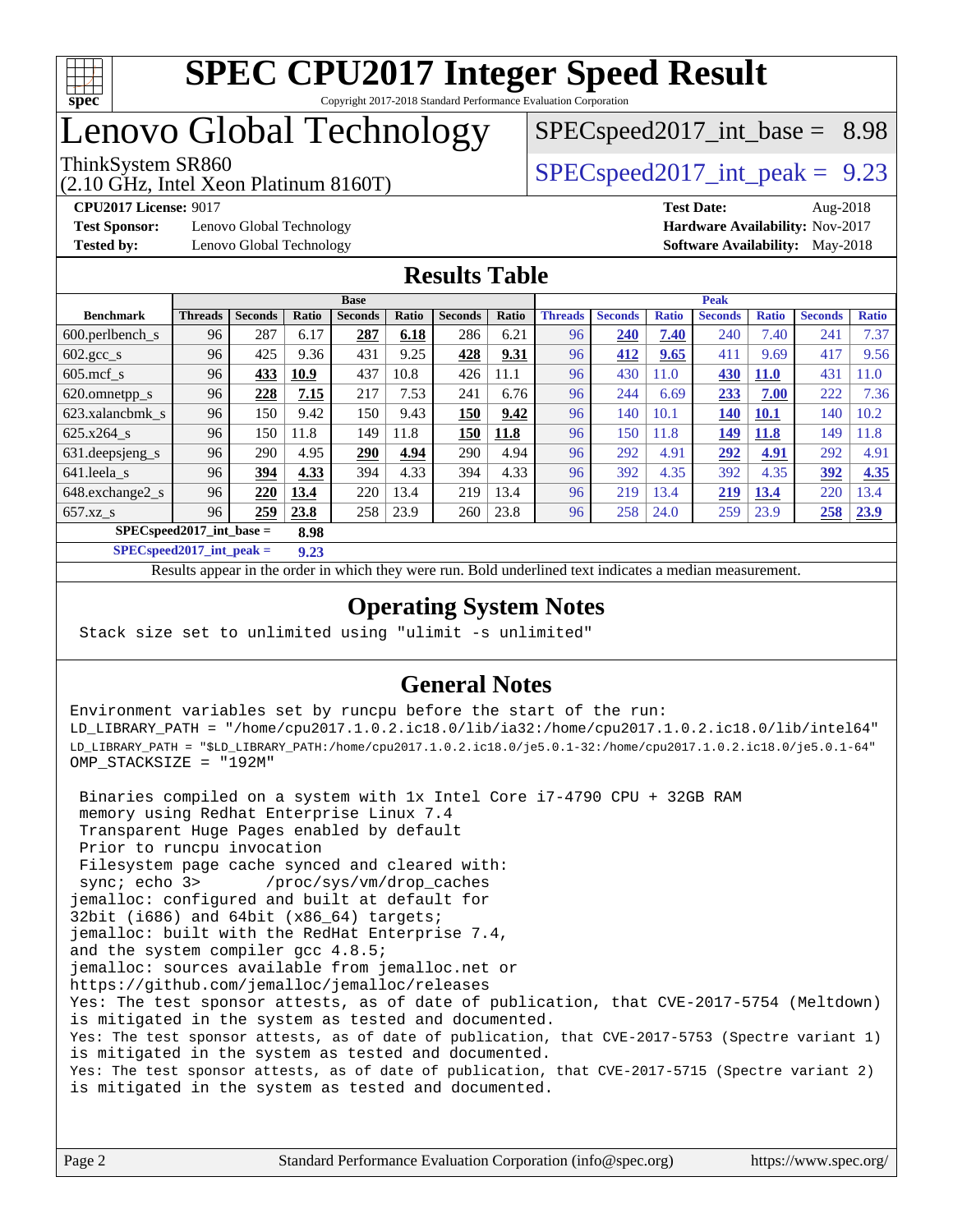

# **[SPEC CPU2017 Integer Speed Result](http://www.spec.org/auto/cpu2017/Docs/result-fields.html#SPECCPU2017IntegerSpeedResult)**

Copyright 2017-2018 Standard Performance Evaluation Corporation

# Lenovo Global Technology

[SPECspeed2017\\_int\\_base =](http://www.spec.org/auto/cpu2017/Docs/result-fields.html#SPECspeed2017intbase) 8.98

(2.10 GHz, Intel Xeon Platinum 8160T)

ThinkSystem SR860<br>  $(2.10 \text{ GHz. Intel } \text{Yeon Platinum } 8160 \text{T})$  [SPECspeed2017\\_int\\_peak =](http://www.spec.org/auto/cpu2017/Docs/result-fields.html#SPECspeed2017intpeak) 9.23

**[Test Sponsor:](http://www.spec.org/auto/cpu2017/Docs/result-fields.html#TestSponsor)** Lenovo Global Technology **[Hardware Availability:](http://www.spec.org/auto/cpu2017/Docs/result-fields.html#HardwareAvailability)** Nov-2017 **[Tested by:](http://www.spec.org/auto/cpu2017/Docs/result-fields.html#Testedby)** Lenovo Global Technology **[Software Availability:](http://www.spec.org/auto/cpu2017/Docs/result-fields.html#SoftwareAvailability)** May-2018

**[CPU2017 License:](http://www.spec.org/auto/cpu2017/Docs/result-fields.html#CPU2017License)** 9017 **[Test Date:](http://www.spec.org/auto/cpu2017/Docs/result-fields.html#TestDate)** Aug-2018

### **[Platform Notes](http://www.spec.org/auto/cpu2017/Docs/result-fields.html#PlatformNotes)**

| Hyper-Threading set to Disable<br>Adjacent Cache Prefetch set to Disable<br>Stale A to S set to Enable<br>LLC dead line alloc set to Disable<br>Sysinfo program /home/cpu2017.1.0.2.ic18.0/bin/sysinfo<br>Rev: r5797 of 2017-06-14 96c45e4568ad54c135fd618bcc091c0f<br>running on SR860 Wed Aug 15 10:55:24 2018<br>SUT (System Under Test) info as seen by some common utilities.<br>For more information on this section, see<br>https://www.spec.org/cpu2017/Docs/config.html#sysinfo<br>From /proc/cpuinfo<br>model name: $Intel(R)$ Xeon $(R)$ Platinum 8160T CPU @ 2.10GHz<br>4 "physical id"s (chips)<br>96 "processors"<br>cores, siblings (Caution: counting these is hw and system dependent. The following<br>excerpts from /proc/cpuinfo might not be reliable. Use with caution.)<br>cpu cores $: 24$<br>siblings : 24<br>physical 0: cores 0 1 2 3 4 5 8 9 10 11 12 13 16 17 18 19 20 21 24 25 26 27 28 29<br>physical 1: cores 0 1 2 3 4 5 8 9 10 11 12 13 16 17 18 19 20 21 24 25 26 27 28 29<br>physical 2: cores 0 1 2 3 4 5 8 9 10 11 12 13 16 17 18 19 20 21 24 25 26 27 28 29<br>physical 3: cores 0 1 2 3 4 5 8 9 10 11 12 13 16 17 18 19 20 21 24 25 26 27 28 29<br>From 1scpu:<br>Architecture:<br>x86_64<br>CPU op-mode(s): $32-bit, 64-bit$<br>Little Endian<br>Byte Order:<br>CPU(s):<br>96<br>On-line CPU(s) list: $0-95$<br>$\mathbf{1}$<br>Thread(s) per core:<br>Core(s) per socket:<br>24<br>4<br>Socket(s): |
|----------------------------------------------------------------------------------------------------------------------------------------------------------------------------------------------------------------------------------------------------------------------------------------------------------------------------------------------------------------------------------------------------------------------------------------------------------------------------------------------------------------------------------------------------------------------------------------------------------------------------------------------------------------------------------------------------------------------------------------------------------------------------------------------------------------------------------------------------------------------------------------------------------------------------------------------------------------------------------------------------------------------------------------------------------------------------------------------------------------------------------------------------------------------------------------------------------------------------------------------------------------------------------------------------------------------------------------------------------------------------------------------------------------------------------------------|
|                                                                                                                                                                                                                                                                                                                                                                                                                                                                                                                                                                                                                                                                                                                                                                                                                                                                                                                                                                                                                                                                                                                                                                                                                                                                                                                                                                                                                                              |
|                                                                                                                                                                                                                                                                                                                                                                                                                                                                                                                                                                                                                                                                                                                                                                                                                                                                                                                                                                                                                                                                                                                                                                                                                                                                                                                                                                                                                                              |
|                                                                                                                                                                                                                                                                                                                                                                                                                                                                                                                                                                                                                                                                                                                                                                                                                                                                                                                                                                                                                                                                                                                                                                                                                                                                                                                                                                                                                                              |
| NUMA $node(s)$ :<br>4<br>Vendor ID:<br>GenuineIntel<br>CPU family:<br>6<br>Model:<br>85<br>Intel(R) Xeon(R) Platinum 8160T CPU @ 2.10GHz<br>Model name:<br>Stepping:<br>4                                                                                                                                                                                                                                                                                                                                                                                                                                                                                                                                                                                                                                                                                                                                                                                                                                                                                                                                                                                                                                                                                                                                                                                                                                                                    |
| (Continued on next page)<br>Standard Performance Evaluation Corporation (info@spec.org)<br>https://www.spec.org/<br>Page 3                                                                                                                                                                                                                                                                                                                                                                                                                                                                                                                                                                                                                                                                                                                                                                                                                                                                                                                                                                                                                                                                                                                                                                                                                                                                                                                   |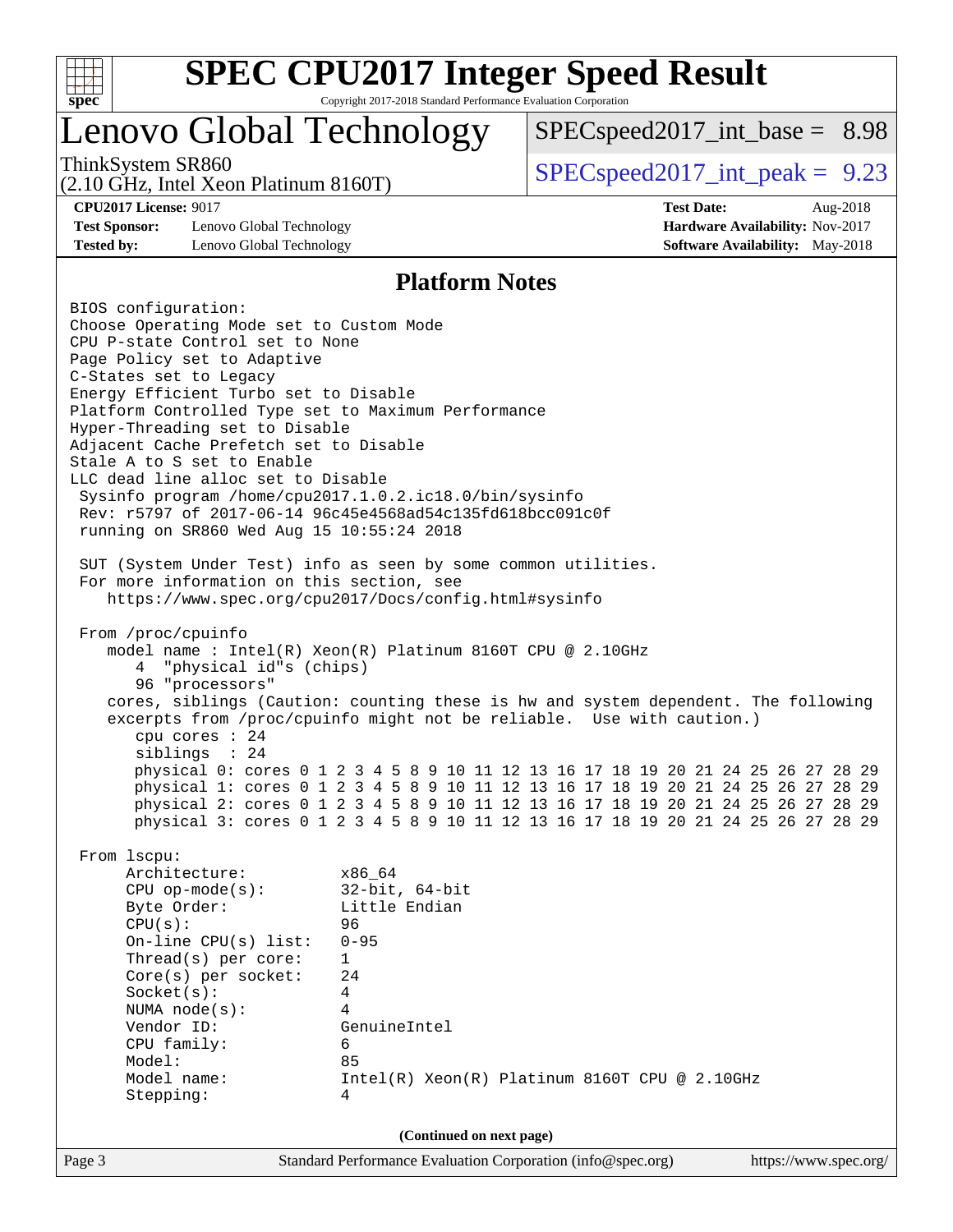

# Lenovo Global Technology

 $SPECspeed2017\_int\_base = 8.98$ 

(2.10 GHz, Intel Xeon Platinum 8160T)

ThinkSystem SR860<br>  $SPEC speed2017$  int\_peak = 9.23

**[Test Sponsor:](http://www.spec.org/auto/cpu2017/Docs/result-fields.html#TestSponsor)** Lenovo Global Technology **[Hardware Availability:](http://www.spec.org/auto/cpu2017/Docs/result-fields.html#HardwareAvailability)** Nov-2017 **[Tested by:](http://www.spec.org/auto/cpu2017/Docs/result-fields.html#Testedby)** Lenovo Global Technology **[Software Availability:](http://www.spec.org/auto/cpu2017/Docs/result-fields.html#SoftwareAvailability)** May-2018

**[CPU2017 License:](http://www.spec.org/auto/cpu2017/Docs/result-fields.html#CPU2017License)** 9017 **[Test Date:](http://www.spec.org/auto/cpu2017/Docs/result-fields.html#TestDate)** Aug-2018

### **[Platform Notes \(Continued\)](http://www.spec.org/auto/cpu2017/Docs/result-fields.html#PlatformNotes)**

| CPU MHz:    |                 |                         | 2095.094  |
|-------------|-----------------|-------------------------|-----------|
| BogoMIPS:   |                 | 4190.18                 |           |
|             | Virtualization: | $VT - x$                |           |
|             | $L1d$ cache:    | 32K                     |           |
|             | $L1i$ cache:    |                         | 32K       |
| $L2$ cache: |                 |                         | 1024K     |
| $L3$ cache: |                 |                         | 33792K    |
|             |                 | NUMA $node0$ $CPU(s)$ : | $0 - 23$  |
|             |                 | NUMA $node1$ $CPU(s)$ : | $24 - 47$ |
|             |                 | NUMA $node2$ $CPU(s)$ : | $48 - 71$ |
|             |                 | NUMA $node3$ $CPU(s):$  | $72 - 95$ |
|             |                 |                         |           |

Flags: fpu vme de pse tsc msr pae mce cx8 apic sep mtrr pge mca cmov pat pse36 clflush dts acpi mmx fxsr sse sse2 ss ht tm pbe syscall nx pdpe1gb rdtscp lm constant\_tsc art arch\_perfmon pebs bts rep\_good nopl xtopology nonstop\_tsc aperfmperf eagerfpu pni pclmulqdq dtes64 monitor ds\_cpl vmx smx est tm2 ssse3 sdbg fma cx16 xtpr pdcm pcid dca sse4\_1 sse4\_2 x2apic movbe popcnt tsc\_deadline\_timer aes xsave avx f16c rdrand lahf\_lm abm 3dnowprefetch ida arat epb invpcid\_single pln pts dtherm intel\_pt rsb\_ctxsw spec\_ctrl stibp ssbd retpoline kaiser tpr\_shadow vnmi flexpriority ept vpid fsgsbase tsc\_adjust bmi1 hle avx2 smep bmi2 erms invpcid rtm cqm mpx avx512f avx512dq rdseed adx smap clflushopt clwb avx512cd avx512bw avx512vl xsaveopt xsavec xgetbv1 cqm\_llc cqm\_occup\_llc pku ospke

```
 /proc/cpuinfo cache data
cache size : 33792 KB
```
 From numactl --hardware WARNING: a numactl 'node' might or might not correspond to a physical chip. available: 4 nodes (0-3) node 0 cpus: 0 1 2 3 4 5 6 7 8 9 10 11 12 13 14 15 16 17 18 19 20 21 22 23 node 0 size: 193125 MB node 0 free: 192772 MB node 1 cpus: 24 25 26 27 28 29 30 31 32 33 34 35 36 37 38 39 40 41 42 43 44 45 46 47 node 1 size: 193524 MB node 1 free: 193276 MB node 2 cpus: 48 49 50 51 52 53 54 55 56 57 58 59 60 61 62 63 64 65 66 67 68 69 70 71 node 2 size: 193524 MB node 2 free: 193215 MB node 3 cpus: 72 73 74 75 76 77 78 79 80 81 82 83 84 85 86 87 88 89 90 91 92 93 94 95 node 3 size: 193521 MB node 3 free: 193250 MB node distances: node 0 1 2 3 0: 10 21 21 31 1: 21 10 31 21 2: 21 31 10 21 3: 31 21 21 10 **(Continued on next page)**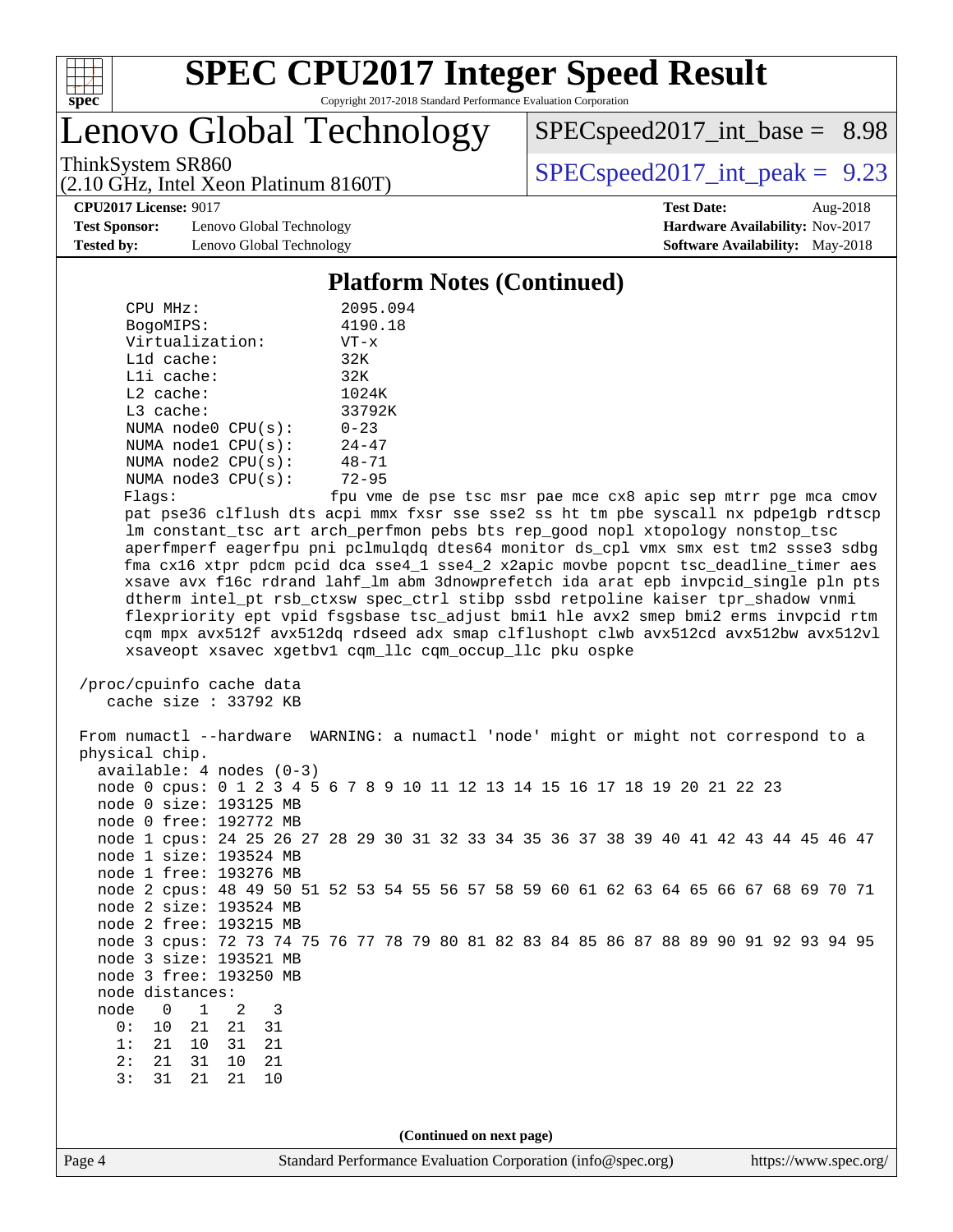

# Lenovo Global Technology

 $SPECspeed2017\_int\_base = 8.98$ 

ThinkSystem SR860<br>  $SPEC speed2017$  int\_peak = 9.23

**[Test Sponsor:](http://www.spec.org/auto/cpu2017/Docs/result-fields.html#TestSponsor)** Lenovo Global Technology **[Hardware Availability:](http://www.spec.org/auto/cpu2017/Docs/result-fields.html#HardwareAvailability)** Nov-2017 **[Tested by:](http://www.spec.org/auto/cpu2017/Docs/result-fields.html#Testedby)** Lenovo Global Technology **[Software Availability:](http://www.spec.org/auto/cpu2017/Docs/result-fields.html#SoftwareAvailability)** May-2018

(2.10 GHz, Intel Xeon Platinum 8160T)

**[CPU2017 License:](http://www.spec.org/auto/cpu2017/Docs/result-fields.html#CPU2017License)** 9017 **[Test Date:](http://www.spec.org/auto/cpu2017/Docs/result-fields.html#TestDate)** Aug-2018

### **[Platform Notes \(Continued\)](http://www.spec.org/auto/cpu2017/Docs/result-fields.html#PlatformNotes)**

 From /proc/meminfo MemTotal: 792264524 kB HugePages\_Total: 0 Hugepagesize: 2048 kB From /etc/\*release\* /etc/\*version\* SuSE-release: SUSE Linux Enterprise Server 12 (x86\_64) VERSION = 12 PATCHLEVEL = 3 # This file is deprecated and will be removed in a future service pack or release. # Please check /etc/os-release for details about this release. os-release: NAME="SLES" VERSION="12-SP3" VERSION\_ID="12.3" PRETTY\_NAME="SUSE Linux Enterprise Server 12 SP3" ID="sles" ANSI\_COLOR="0;32" CPE\_NAME="cpe:/o:suse:sles:12:sp3" uname -a: Linux SR860 4.4.131-94.29-default #1 SMP Mon May 21 14:41:34 UTC 2018 (f49bc78) x86\_64 x86\_64 x86\_64 GNU/Linux run-level 3 Aug 15 10:53 SPEC is set to: /home/cpu2017.1.0.2.ic18.0 Filesystem Type Size Used Avail Use% Mounted on /dev/sda4 xfs 686G 23G 664G 4% /home Additional information from dmidecode follows. WARNING: Use caution when you interpret this section. The 'dmidecode' program reads system data which is "intended to allow hardware to be accurately determined", but the intent may not be met, as there are frequent changes to hardware, firmware, and the "DMTF SMBIOS" standard. BIOS Lenovo -[TEE123N-1.40]- 06/12/2018 Memory: 48x Samsung M393A2K43BB1-CTD 16 GB 2 rank 2666 (End of data from sysinfo program) **[Compiler Version Notes](http://www.spec.org/auto/cpu2017/Docs/result-fields.html#CompilerVersionNotes)** ============================================================================== CC 600.perlbench\_s(base) 602.gcc\_s(base) 605.mcf\_s(base) 625.x264\_s(base, peak) 657.xz\_s(base)

**(Continued on next page)**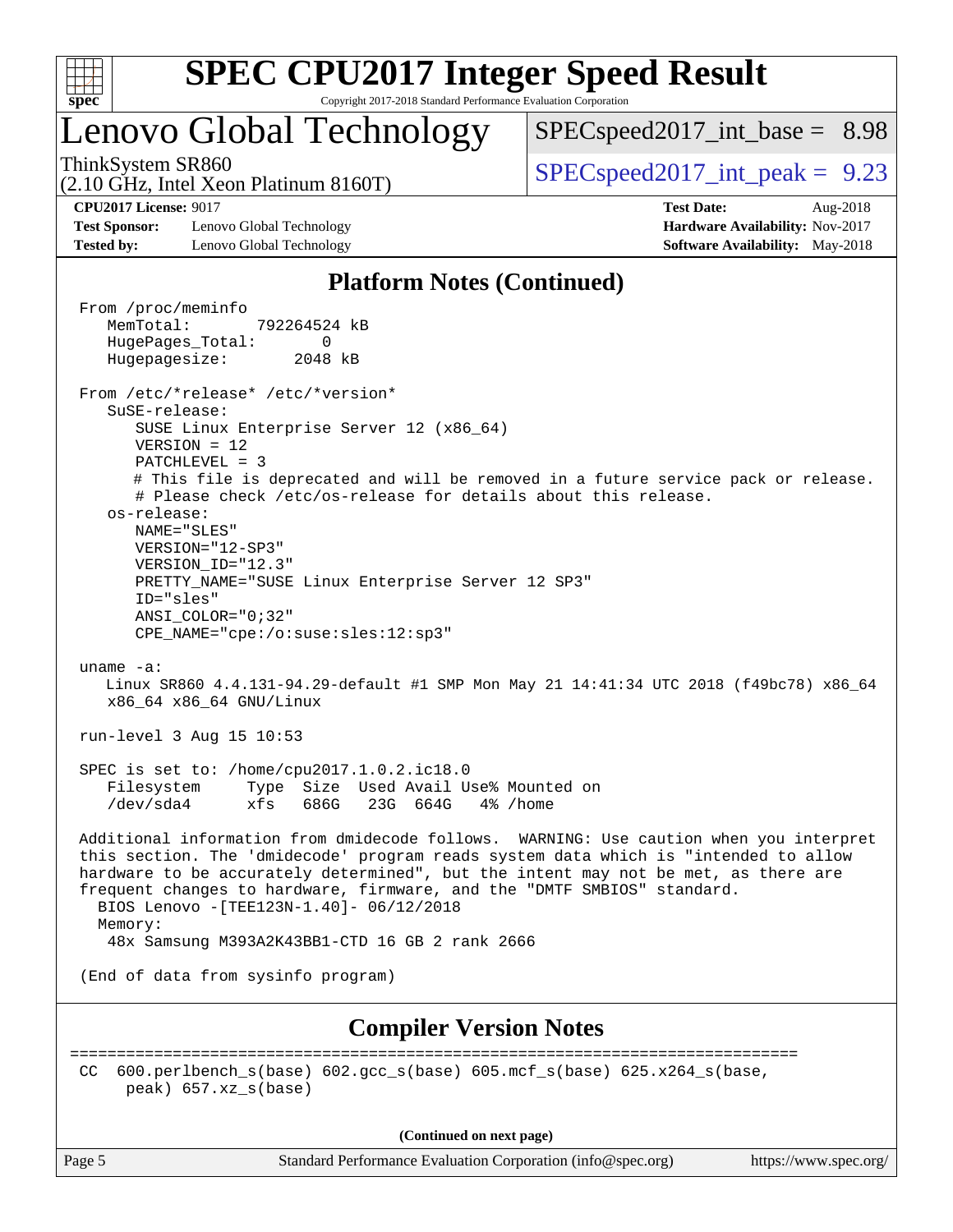

# **[SPEC CPU2017 Integer Speed Result](http://www.spec.org/auto/cpu2017/Docs/result-fields.html#SPECCPU2017IntegerSpeedResult)**

Copyright 2017-2018 Standard Performance Evaluation Corporation

# Lenovo Global Technology

[SPECspeed2017\\_int\\_base =](http://www.spec.org/auto/cpu2017/Docs/result-fields.html#SPECspeed2017intbase) 8.98

(2.10 GHz, Intel Xeon Platinum 8160T)

ThinkSystem SR860<br>  $(2.10 \text{ GHz. Intel Yoon Plotinum } 8160 \text{T})$   $\text{SPEC speed2017\_int\_peak} = 9.23$ 

**[Test Sponsor:](http://www.spec.org/auto/cpu2017/Docs/result-fields.html#TestSponsor)** Lenovo Global Technology **[Hardware Availability:](http://www.spec.org/auto/cpu2017/Docs/result-fields.html#HardwareAvailability)** Nov-2017 **[Tested by:](http://www.spec.org/auto/cpu2017/Docs/result-fields.html#Testedby)** Lenovo Global Technology **[Software Availability:](http://www.spec.org/auto/cpu2017/Docs/result-fields.html#SoftwareAvailability)** May-2018

**[CPU2017 License:](http://www.spec.org/auto/cpu2017/Docs/result-fields.html#CPU2017License)** 9017 **[Test Date:](http://www.spec.org/auto/cpu2017/Docs/result-fields.html#TestDate)** Aug-2018

### **[Compiler Version Notes \(Continued\)](http://www.spec.org/auto/cpu2017/Docs/result-fields.html#CompilerVersionNotes)**

| icc (ICC) 18.0.0 20170811<br>Copyright (C) 1985-2017 Intel Corporation. All rights reserved.     |
|--------------------------------------------------------------------------------------------------|
|                                                                                                  |
| 600.perlbench_s(peak) 602.gcc_s(peak) 605.mcf_s(peak) 657.xz_s(peak)<br>CC.                      |
| icc (ICC) 18.0.0 20170811<br>Copyright (C) 1985-2017 Intel Corporation. All rights reserved.     |
|                                                                                                  |
| CXXC 620.omnetpp_s(base) 623.xalancbmk_s(base) 631.deepsjeng_s(base)<br>641.leela s(base)        |
| icpc (ICC) 18.0.0 20170811<br>Copyright (C) 1985-2017 Intel Corporation. All rights reserved.    |
| CXXC 620.omnetpp_s(peak) 623.xalancbmk_s(peak) 631.deepsjeng_s(peak)<br>$641.$ leela $s$ (peak)  |
| icpc (ICC) 18.0.0 20170811<br>Copyright (C) 1985-2017 Intel Corporation. All rights reserved.    |
| 648.exchange2_s(base, peak)<br>FC.                                                               |
| ifort (IFORT) 18.0.0 20170811<br>Copyright (C) 1985-2017 Intel Corporation. All rights reserved. |

### **[Base Compiler Invocation](http://www.spec.org/auto/cpu2017/Docs/result-fields.html#BaseCompilerInvocation)**

[C benchmarks](http://www.spec.org/auto/cpu2017/Docs/result-fields.html#Cbenchmarks):

[icc](http://www.spec.org/cpu2017/results/res2018q3/cpu2017-20180821-08616.flags.html#user_CCbase_intel_icc_18.0_66fc1ee009f7361af1fbd72ca7dcefbb700085f36577c54f309893dd4ec40d12360134090235512931783d35fd58c0460139e722d5067c5574d8eaf2b3e37e92)

[C++ benchmarks:](http://www.spec.org/auto/cpu2017/Docs/result-fields.html#CXXbenchmarks) [icpc](http://www.spec.org/cpu2017/results/res2018q3/cpu2017-20180821-08616.flags.html#user_CXXbase_intel_icpc_18.0_c510b6838c7f56d33e37e94d029a35b4a7bccf4766a728ee175e80a419847e808290a9b78be685c44ab727ea267ec2f070ec5dc83b407c0218cded6866a35d07)

[Fortran benchmarks](http://www.spec.org/auto/cpu2017/Docs/result-fields.html#Fortranbenchmarks): [ifort](http://www.spec.org/cpu2017/results/res2018q3/cpu2017-20180821-08616.flags.html#user_FCbase_intel_ifort_18.0_8111460550e3ca792625aed983ce982f94888b8b503583aa7ba2b8303487b4d8a21a13e7191a45c5fd58ff318f48f9492884d4413fa793fd88dd292cad7027ca)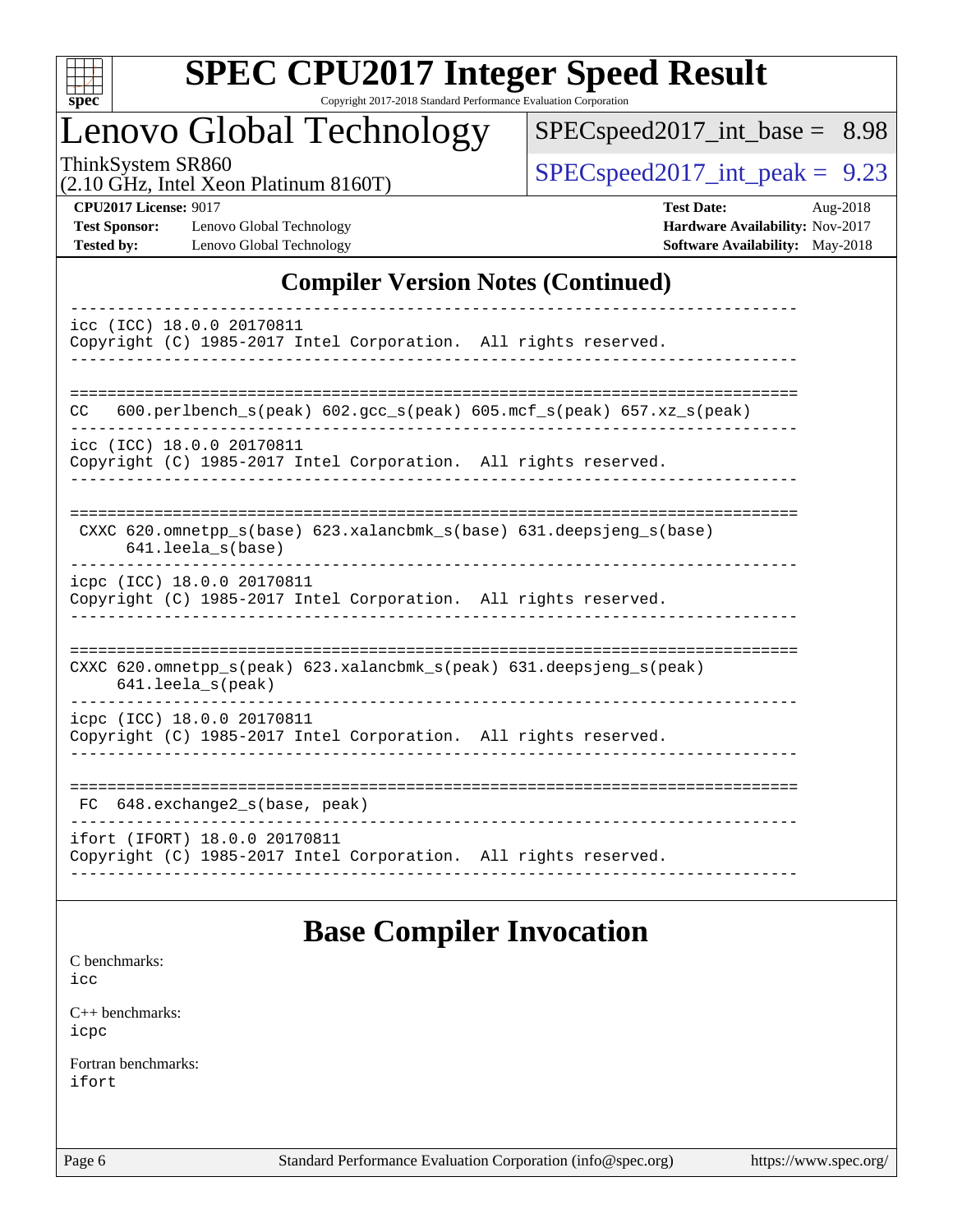

# Lenovo Global Technology

 $SPEC speed2017\_int\_base = 8.98$ 

ThinkSystem SR860<br>  $SPEC speed2017$  int\_peak = 9.23

**[CPU2017 License:](http://www.spec.org/auto/cpu2017/Docs/result-fields.html#CPU2017License)** 9017 **[Test Date:](http://www.spec.org/auto/cpu2017/Docs/result-fields.html#TestDate)** Aug-2018

**[Test Sponsor:](http://www.spec.org/auto/cpu2017/Docs/result-fields.html#TestSponsor)** Lenovo Global Technology **[Hardware Availability:](http://www.spec.org/auto/cpu2017/Docs/result-fields.html#HardwareAvailability)** Nov-2017 **[Tested by:](http://www.spec.org/auto/cpu2017/Docs/result-fields.html#Testedby)** Lenovo Global Technology **[Software Availability:](http://www.spec.org/auto/cpu2017/Docs/result-fields.html#SoftwareAvailability)** May-2018

(2.10 GHz, Intel Xeon Platinum 8160T)

# **[Base Portability Flags](http://www.spec.org/auto/cpu2017/Docs/result-fields.html#BasePortabilityFlags)**

 600.perlbench\_s: [-DSPEC\\_LP64](http://www.spec.org/cpu2017/results/res2018q3/cpu2017-20180821-08616.flags.html#b600.perlbench_s_basePORTABILITY_DSPEC_LP64) [-DSPEC\\_LINUX\\_X64](http://www.spec.org/cpu2017/results/res2018q3/cpu2017-20180821-08616.flags.html#b600.perlbench_s_baseCPORTABILITY_DSPEC_LINUX_X64) 602.gcc\_s: [-DSPEC\\_LP64](http://www.spec.org/cpu2017/results/res2018q3/cpu2017-20180821-08616.flags.html#suite_basePORTABILITY602_gcc_s_DSPEC_LP64) 605.mcf\_s: [-DSPEC\\_LP64](http://www.spec.org/cpu2017/results/res2018q3/cpu2017-20180821-08616.flags.html#suite_basePORTABILITY605_mcf_s_DSPEC_LP64) 620.omnetpp\_s: [-DSPEC\\_LP64](http://www.spec.org/cpu2017/results/res2018q3/cpu2017-20180821-08616.flags.html#suite_basePORTABILITY620_omnetpp_s_DSPEC_LP64) 623.xalancbmk\_s: [-DSPEC\\_LP64](http://www.spec.org/cpu2017/results/res2018q3/cpu2017-20180821-08616.flags.html#suite_basePORTABILITY623_xalancbmk_s_DSPEC_LP64) [-DSPEC\\_LINUX](http://www.spec.org/cpu2017/results/res2018q3/cpu2017-20180821-08616.flags.html#b623.xalancbmk_s_baseCXXPORTABILITY_DSPEC_LINUX) 625.x264\_s: [-DSPEC\\_LP64](http://www.spec.org/cpu2017/results/res2018q3/cpu2017-20180821-08616.flags.html#suite_basePORTABILITY625_x264_s_DSPEC_LP64) 631.deepsjeng\_s: [-DSPEC\\_LP64](http://www.spec.org/cpu2017/results/res2018q3/cpu2017-20180821-08616.flags.html#suite_basePORTABILITY631_deepsjeng_s_DSPEC_LP64) 641.leela\_s: [-DSPEC\\_LP64](http://www.spec.org/cpu2017/results/res2018q3/cpu2017-20180821-08616.flags.html#suite_basePORTABILITY641_leela_s_DSPEC_LP64) 648.exchange2\_s: [-DSPEC\\_LP64](http://www.spec.org/cpu2017/results/res2018q3/cpu2017-20180821-08616.flags.html#suite_basePORTABILITY648_exchange2_s_DSPEC_LP64) 657.xz\_s: [-DSPEC\\_LP64](http://www.spec.org/cpu2017/results/res2018q3/cpu2017-20180821-08616.flags.html#suite_basePORTABILITY657_xz_s_DSPEC_LP64)

## **[Base Optimization Flags](http://www.spec.org/auto/cpu2017/Docs/result-fields.html#BaseOptimizationFlags)**

### [C benchmarks](http://www.spec.org/auto/cpu2017/Docs/result-fields.html#Cbenchmarks):

[-Wl,-z,muldefs](http://www.spec.org/cpu2017/results/res2018q3/cpu2017-20180821-08616.flags.html#user_CCbase_link_force_multiple1_b4cbdb97b34bdee9ceefcfe54f4c8ea74255f0b02a4b23e853cdb0e18eb4525ac79b5a88067c842dd0ee6996c24547a27a4b99331201badda8798ef8a743f577) [-xCORE-AVX512](http://www.spec.org/cpu2017/results/res2018q3/cpu2017-20180821-08616.flags.html#user_CCbase_f-xCORE-AVX512) [-ipo](http://www.spec.org/cpu2017/results/res2018q3/cpu2017-20180821-08616.flags.html#user_CCbase_f-ipo) [-O3](http://www.spec.org/cpu2017/results/res2018q3/cpu2017-20180821-08616.flags.html#user_CCbase_f-O3) [-no-prec-div](http://www.spec.org/cpu2017/results/res2018q3/cpu2017-20180821-08616.flags.html#user_CCbase_f-no-prec-div) [-qopt-mem-layout-trans=3](http://www.spec.org/cpu2017/results/res2018q3/cpu2017-20180821-08616.flags.html#user_CCbase_f-qopt-mem-layout-trans_de80db37974c74b1f0e20d883f0b675c88c3b01e9d123adea9b28688d64333345fb62bc4a798493513fdb68f60282f9a726aa07f478b2f7113531aecce732043) [-qopenmp](http://www.spec.org/cpu2017/results/res2018q3/cpu2017-20180821-08616.flags.html#user_CCbase_qopenmp_16be0c44f24f464004c6784a7acb94aca937f053568ce72f94b139a11c7c168634a55f6653758ddd83bcf7b8463e8028bb0b48b77bcddc6b78d5d95bb1df2967) [-DSPEC\\_OPENMP](http://www.spec.org/cpu2017/results/res2018q3/cpu2017-20180821-08616.flags.html#suite_CCbase_DSPEC_OPENMP) [-L/usr/local/je5.0.1-64/lib](http://www.spec.org/cpu2017/results/res2018q3/cpu2017-20180821-08616.flags.html#user_CCbase_jemalloc_link_path64_4b10a636b7bce113509b17f3bd0d6226c5fb2346b9178c2d0232c14f04ab830f976640479e5c33dc2bcbbdad86ecfb6634cbbd4418746f06f368b512fced5394) [-ljemalloc](http://www.spec.org/cpu2017/results/res2018q3/cpu2017-20180821-08616.flags.html#user_CCbase_jemalloc_link_lib_d1249b907c500fa1c0672f44f562e3d0f79738ae9e3c4a9c376d49f265a04b9c99b167ecedbf6711b3085be911c67ff61f150a17b3472be731631ba4d0471706)

### [C++ benchmarks:](http://www.spec.org/auto/cpu2017/Docs/result-fields.html#CXXbenchmarks)

[-Wl,-z,muldefs](http://www.spec.org/cpu2017/results/res2018q3/cpu2017-20180821-08616.flags.html#user_CXXbase_link_force_multiple1_b4cbdb97b34bdee9ceefcfe54f4c8ea74255f0b02a4b23e853cdb0e18eb4525ac79b5a88067c842dd0ee6996c24547a27a4b99331201badda8798ef8a743f577) [-xCORE-AVX512](http://www.spec.org/cpu2017/results/res2018q3/cpu2017-20180821-08616.flags.html#user_CXXbase_f-xCORE-AVX512) [-ipo](http://www.spec.org/cpu2017/results/res2018q3/cpu2017-20180821-08616.flags.html#user_CXXbase_f-ipo) [-O3](http://www.spec.org/cpu2017/results/res2018q3/cpu2017-20180821-08616.flags.html#user_CXXbase_f-O3) [-no-prec-div](http://www.spec.org/cpu2017/results/res2018q3/cpu2017-20180821-08616.flags.html#user_CXXbase_f-no-prec-div) [-qopt-mem-layout-trans=3](http://www.spec.org/cpu2017/results/res2018q3/cpu2017-20180821-08616.flags.html#user_CXXbase_f-qopt-mem-layout-trans_de80db37974c74b1f0e20d883f0b675c88c3b01e9d123adea9b28688d64333345fb62bc4a798493513fdb68f60282f9a726aa07f478b2f7113531aecce732043) [-L/usr/local/je5.0.1-64/lib](http://www.spec.org/cpu2017/results/res2018q3/cpu2017-20180821-08616.flags.html#user_CXXbase_jemalloc_link_path64_4b10a636b7bce113509b17f3bd0d6226c5fb2346b9178c2d0232c14f04ab830f976640479e5c33dc2bcbbdad86ecfb6634cbbd4418746f06f368b512fced5394) [-ljemalloc](http://www.spec.org/cpu2017/results/res2018q3/cpu2017-20180821-08616.flags.html#user_CXXbase_jemalloc_link_lib_d1249b907c500fa1c0672f44f562e3d0f79738ae9e3c4a9c376d49f265a04b9c99b167ecedbf6711b3085be911c67ff61f150a17b3472be731631ba4d0471706)

### [Fortran benchmarks](http://www.spec.org/auto/cpu2017/Docs/result-fields.html#Fortranbenchmarks):

[-Wl,-z,muldefs](http://www.spec.org/cpu2017/results/res2018q3/cpu2017-20180821-08616.flags.html#user_FCbase_link_force_multiple1_b4cbdb97b34bdee9ceefcfe54f4c8ea74255f0b02a4b23e853cdb0e18eb4525ac79b5a88067c842dd0ee6996c24547a27a4b99331201badda8798ef8a743f577) [-xCORE-AVX512](http://www.spec.org/cpu2017/results/res2018q3/cpu2017-20180821-08616.flags.html#user_FCbase_f-xCORE-AVX512) [-ipo](http://www.spec.org/cpu2017/results/res2018q3/cpu2017-20180821-08616.flags.html#user_FCbase_f-ipo) [-O3](http://www.spec.org/cpu2017/results/res2018q3/cpu2017-20180821-08616.flags.html#user_FCbase_f-O3) [-no-prec-div](http://www.spec.org/cpu2017/results/res2018q3/cpu2017-20180821-08616.flags.html#user_FCbase_f-no-prec-div) [-qopt-mem-layout-trans=3](http://www.spec.org/cpu2017/results/res2018q3/cpu2017-20180821-08616.flags.html#user_FCbase_f-qopt-mem-layout-trans_de80db37974c74b1f0e20d883f0b675c88c3b01e9d123adea9b28688d64333345fb62bc4a798493513fdb68f60282f9a726aa07f478b2f7113531aecce732043) [-nostandard-realloc-lhs](http://www.spec.org/cpu2017/results/res2018q3/cpu2017-20180821-08616.flags.html#user_FCbase_f_2003_std_realloc_82b4557e90729c0f113870c07e44d33d6f5a304b4f63d4c15d2d0f1fab99f5daaed73bdb9275d9ae411527f28b936061aa8b9c8f2d63842963b95c9dd6426b8a) [-align array32byte](http://www.spec.org/cpu2017/results/res2018q3/cpu2017-20180821-08616.flags.html#user_FCbase_align_array32byte_b982fe038af199962ba9a80c053b8342c548c85b40b8e86eb3cc33dee0d7986a4af373ac2d51c3f7cf710a18d62fdce2948f201cd044323541f22fc0fffc51b6) [-L/usr/local/je5.0.1-64/lib](http://www.spec.org/cpu2017/results/res2018q3/cpu2017-20180821-08616.flags.html#user_FCbase_jemalloc_link_path64_4b10a636b7bce113509b17f3bd0d6226c5fb2346b9178c2d0232c14f04ab830f976640479e5c33dc2bcbbdad86ecfb6634cbbd4418746f06f368b512fced5394) [-ljemalloc](http://www.spec.org/cpu2017/results/res2018q3/cpu2017-20180821-08616.flags.html#user_FCbase_jemalloc_link_lib_d1249b907c500fa1c0672f44f562e3d0f79738ae9e3c4a9c376d49f265a04b9c99b167ecedbf6711b3085be911c67ff61f150a17b3472be731631ba4d0471706)

### **[Base Other Flags](http://www.spec.org/auto/cpu2017/Docs/result-fields.html#BaseOtherFlags)**

[C benchmarks](http://www.spec.org/auto/cpu2017/Docs/result-fields.html#Cbenchmarks):  $-m64 - std= c11$  $-m64 - std= c11$ 

[C++ benchmarks:](http://www.spec.org/auto/cpu2017/Docs/result-fields.html#CXXbenchmarks) [-m64](http://www.spec.org/cpu2017/results/res2018q3/cpu2017-20180821-08616.flags.html#user_CXXbase_intel_intel64_18.0_af43caccfc8ded86e7699f2159af6efc7655f51387b94da716254467f3c01020a5059329e2569e4053f409e7c9202a7efc638f7a6d1ffb3f52dea4a3e31d82ab)

[Fortran benchmarks](http://www.spec.org/auto/cpu2017/Docs/result-fields.html#Fortranbenchmarks): [-m64](http://www.spec.org/cpu2017/results/res2018q3/cpu2017-20180821-08616.flags.html#user_FCbase_intel_intel64_18.0_af43caccfc8ded86e7699f2159af6efc7655f51387b94da716254467f3c01020a5059329e2569e4053f409e7c9202a7efc638f7a6d1ffb3f52dea4a3e31d82ab)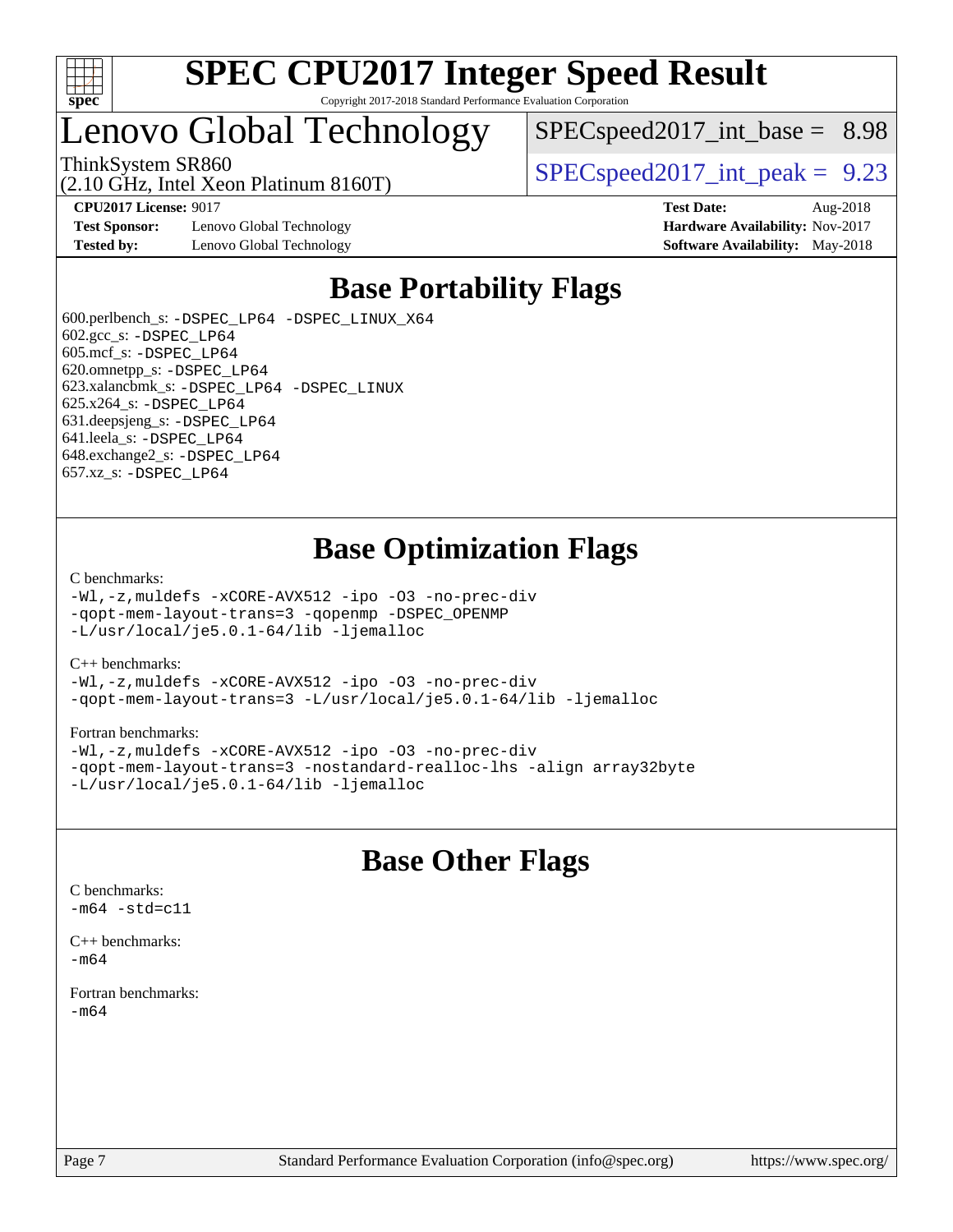

# enovo Global Technology

 $SPECspeed2017\_int\_base = 8.98$ 

(2.10 GHz, Intel Xeon Platinum 8160T)

### ThinkSystem SR860<br>  $SPEC speed2017$  int\_peak = 9.23

**[Test Sponsor:](http://www.spec.org/auto/cpu2017/Docs/result-fields.html#TestSponsor)** Lenovo Global Technology **[Hardware Availability:](http://www.spec.org/auto/cpu2017/Docs/result-fields.html#HardwareAvailability)** Nov-2017 **[Tested by:](http://www.spec.org/auto/cpu2017/Docs/result-fields.html#Testedby)** Lenovo Global Technology **[Software Availability:](http://www.spec.org/auto/cpu2017/Docs/result-fields.html#SoftwareAvailability)** May-2018

**[CPU2017 License:](http://www.spec.org/auto/cpu2017/Docs/result-fields.html#CPU2017License)** 9017 **[Test Date:](http://www.spec.org/auto/cpu2017/Docs/result-fields.html#TestDate)** Aug-2018

## **[Peak Compiler Invocation](http://www.spec.org/auto/cpu2017/Docs/result-fields.html#PeakCompilerInvocation)**

[C benchmarks](http://www.spec.org/auto/cpu2017/Docs/result-fields.html#Cbenchmarks):

[icc](http://www.spec.org/cpu2017/results/res2018q3/cpu2017-20180821-08616.flags.html#user_CCpeak_intel_icc_18.0_66fc1ee009f7361af1fbd72ca7dcefbb700085f36577c54f309893dd4ec40d12360134090235512931783d35fd58c0460139e722d5067c5574d8eaf2b3e37e92)

[C++ benchmarks:](http://www.spec.org/auto/cpu2017/Docs/result-fields.html#CXXbenchmarks) [icpc](http://www.spec.org/cpu2017/results/res2018q3/cpu2017-20180821-08616.flags.html#user_CXXpeak_intel_icpc_18.0_c510b6838c7f56d33e37e94d029a35b4a7bccf4766a728ee175e80a419847e808290a9b78be685c44ab727ea267ec2f070ec5dc83b407c0218cded6866a35d07)

[Fortran benchmarks](http://www.spec.org/auto/cpu2017/Docs/result-fields.html#Fortranbenchmarks): [ifort](http://www.spec.org/cpu2017/results/res2018q3/cpu2017-20180821-08616.flags.html#user_FCpeak_intel_ifort_18.0_8111460550e3ca792625aed983ce982f94888b8b503583aa7ba2b8303487b4d8a21a13e7191a45c5fd58ff318f48f9492884d4413fa793fd88dd292cad7027ca)

### **[Peak Portability Flags](http://www.spec.org/auto/cpu2017/Docs/result-fields.html#PeakPortabilityFlags)**

 600.perlbench\_s: [-DSPEC\\_LP64](http://www.spec.org/cpu2017/results/res2018q3/cpu2017-20180821-08616.flags.html#b600.perlbench_s_peakPORTABILITY_DSPEC_LP64) [-DSPEC\\_LINUX\\_X64](http://www.spec.org/cpu2017/results/res2018q3/cpu2017-20180821-08616.flags.html#b600.perlbench_s_peakCPORTABILITY_DSPEC_LINUX_X64) 602.gcc\_s: [-DSPEC\\_LP64](http://www.spec.org/cpu2017/results/res2018q3/cpu2017-20180821-08616.flags.html#suite_peakPORTABILITY602_gcc_s_DSPEC_LP64) 605.mcf\_s: [-DSPEC\\_LP64](http://www.spec.org/cpu2017/results/res2018q3/cpu2017-20180821-08616.flags.html#suite_peakPORTABILITY605_mcf_s_DSPEC_LP64) 620.omnetpp\_s: [-DSPEC\\_LP64](http://www.spec.org/cpu2017/results/res2018q3/cpu2017-20180821-08616.flags.html#suite_peakPORTABILITY620_omnetpp_s_DSPEC_LP64) 623.xalancbmk\_s: [-D\\_FILE\\_OFFSET\\_BITS=64](http://www.spec.org/cpu2017/results/res2018q3/cpu2017-20180821-08616.flags.html#user_peakPORTABILITY623_xalancbmk_s_file_offset_bits_64_5ae949a99b284ddf4e95728d47cb0843d81b2eb0e18bdfe74bbf0f61d0b064f4bda2f10ea5eb90e1dcab0e84dbc592acfc5018bc955c18609f94ddb8d550002c) [-DSPEC\\_LINUX](http://www.spec.org/cpu2017/results/res2018q3/cpu2017-20180821-08616.flags.html#b623.xalancbmk_s_peakCXXPORTABILITY_DSPEC_LINUX) 625.x264\_s: [-DSPEC\\_LP64](http://www.spec.org/cpu2017/results/res2018q3/cpu2017-20180821-08616.flags.html#suite_peakPORTABILITY625_x264_s_DSPEC_LP64) 631.deepsjeng\_s: [-DSPEC\\_LP64](http://www.spec.org/cpu2017/results/res2018q3/cpu2017-20180821-08616.flags.html#suite_peakPORTABILITY631_deepsjeng_s_DSPEC_LP64) 641.leela\_s: [-DSPEC\\_LP64](http://www.spec.org/cpu2017/results/res2018q3/cpu2017-20180821-08616.flags.html#suite_peakPORTABILITY641_leela_s_DSPEC_LP64) 648.exchange2\_s: [-DSPEC\\_LP64](http://www.spec.org/cpu2017/results/res2018q3/cpu2017-20180821-08616.flags.html#suite_peakPORTABILITY648_exchange2_s_DSPEC_LP64) 657.xz\_s: [-DSPEC\\_LP64](http://www.spec.org/cpu2017/results/res2018q3/cpu2017-20180821-08616.flags.html#suite_peakPORTABILITY657_xz_s_DSPEC_LP64)

# **[Peak Optimization Flags](http://www.spec.org/auto/cpu2017/Docs/result-fields.html#PeakOptimizationFlags)**

[C benchmarks](http://www.spec.org/auto/cpu2017/Docs/result-fields.html#Cbenchmarks):

600.perlbench\_s:  $-W1$ , -z, muldefs [-prof-gen](http://www.spec.org/cpu2017/results/res2018q3/cpu2017-20180821-08616.flags.html#user_peakPASS1_CFLAGSPASS1_LDFLAGS600_perlbench_s_prof_gen_5aa4926d6013ddb2a31985c654b3eb18169fc0c6952a63635c234f711e6e63dd76e94ad52365559451ec499a2cdb89e4dc58ba4c67ef54ca681ffbe1461d6b36)(pass 1) [-prof-use](http://www.spec.org/cpu2017/results/res2018q3/cpu2017-20180821-08616.flags.html#user_peakPASS2_CFLAGSPASS2_LDFLAGS600_perlbench_s_prof_use_1a21ceae95f36a2b53c25747139a6c16ca95bd9def2a207b4f0849963b97e94f5260e30a0c64f4bb623698870e679ca08317ef8150905d41bd88c6f78df73f19)(pass 2) -02 [-xCORE-AVX512](http://www.spec.org/cpu2017/results/res2018q3/cpu2017-20180821-08616.flags.html#user_peakPASS2_COPTIMIZE600_perlbench_s_f-xCORE-AVX512) [-qopt-mem-layout-trans=3](http://www.spec.org/cpu2017/results/res2018q3/cpu2017-20180821-08616.flags.html#user_peakPASS1_COPTIMIZEPASS2_COPTIMIZE600_perlbench_s_f-qopt-mem-layout-trans_de80db37974c74b1f0e20d883f0b675c88c3b01e9d123adea9b28688d64333345fb62bc4a798493513fdb68f60282f9a726aa07f478b2f7113531aecce732043) [-ipo](http://www.spec.org/cpu2017/results/res2018q3/cpu2017-20180821-08616.flags.html#user_peakPASS2_COPTIMIZE600_perlbench_s_f-ipo) [-O3](http://www.spec.org/cpu2017/results/res2018q3/cpu2017-20180821-08616.flags.html#user_peakPASS2_COPTIMIZE600_perlbench_s_f-O3) [-no-prec-div](http://www.spec.org/cpu2017/results/res2018q3/cpu2017-20180821-08616.flags.html#user_peakPASS2_COPTIMIZE600_perlbench_s_f-no-prec-div) [-DSPEC\\_SUPPRESS\\_OPENMP](http://www.spec.org/cpu2017/results/res2018q3/cpu2017-20180821-08616.flags.html#suite_peakPASS1_COPTIMIZE600_perlbench_s_DSPEC_SUPPRESS_OPENMP) [-qopenmp](http://www.spec.org/cpu2017/results/res2018q3/cpu2017-20180821-08616.flags.html#user_peakPASS2_COPTIMIZE600_perlbench_s_qopenmp_16be0c44f24f464004c6784a7acb94aca937f053568ce72f94b139a11c7c168634a55f6653758ddd83bcf7b8463e8028bb0b48b77bcddc6b78d5d95bb1df2967) [-DSPEC\\_OPENMP](http://www.spec.org/cpu2017/results/res2018q3/cpu2017-20180821-08616.flags.html#suite_peakPASS2_COPTIMIZE600_perlbench_s_DSPEC_OPENMP) [-fno-strict-overflow](http://www.spec.org/cpu2017/results/res2018q3/cpu2017-20180821-08616.flags.html#user_peakEXTRA_OPTIMIZE600_perlbench_s_f-fno-strict-overflow) [-L/usr/local/je5.0.1-64/lib](http://www.spec.org/cpu2017/results/res2018q3/cpu2017-20180821-08616.flags.html#user_peakEXTRA_LIBS600_perlbench_s_jemalloc_link_path64_4b10a636b7bce113509b17f3bd0d6226c5fb2346b9178c2d0232c14f04ab830f976640479e5c33dc2bcbbdad86ecfb6634cbbd4418746f06f368b512fced5394) [-ljemalloc](http://www.spec.org/cpu2017/results/res2018q3/cpu2017-20180821-08616.flags.html#user_peakEXTRA_LIBS600_perlbench_s_jemalloc_link_lib_d1249b907c500fa1c0672f44f562e3d0f79738ae9e3c4a9c376d49f265a04b9c99b167ecedbf6711b3085be911c67ff61f150a17b3472be731631ba4d0471706)

 602.gcc\_s: [-Wl,-z,muldefs](http://www.spec.org/cpu2017/results/res2018q3/cpu2017-20180821-08616.flags.html#user_peakEXTRA_LDFLAGS602_gcc_s_link_force_multiple1_b4cbdb97b34bdee9ceefcfe54f4c8ea74255f0b02a4b23e853cdb0e18eb4525ac79b5a88067c842dd0ee6996c24547a27a4b99331201badda8798ef8a743f577) [-prof-gen](http://www.spec.org/cpu2017/results/res2018q3/cpu2017-20180821-08616.flags.html#user_peakPASS1_CFLAGSPASS1_LDFLAGS602_gcc_s_prof_gen_5aa4926d6013ddb2a31985c654b3eb18169fc0c6952a63635c234f711e6e63dd76e94ad52365559451ec499a2cdb89e4dc58ba4c67ef54ca681ffbe1461d6b36)(pass 1) [-prof-use](http://www.spec.org/cpu2017/results/res2018q3/cpu2017-20180821-08616.flags.html#user_peakPASS2_CFLAGSPASS2_LDFLAGS602_gcc_s_prof_use_1a21ceae95f36a2b53c25747139a6c16ca95bd9def2a207b4f0849963b97e94f5260e30a0c64f4bb623698870e679ca08317ef8150905d41bd88c6f78df73f19)(pass 2) [-O2](http://www.spec.org/cpu2017/results/res2018q3/cpu2017-20180821-08616.flags.html#user_peakPASS1_COPTIMIZE602_gcc_s_f-O2) [-xCORE-AVX512](http://www.spec.org/cpu2017/results/res2018q3/cpu2017-20180821-08616.flags.html#user_peakPASS2_COPTIMIZE602_gcc_s_f-xCORE-AVX512) [-qopt-mem-layout-trans=3](http://www.spec.org/cpu2017/results/res2018q3/cpu2017-20180821-08616.flags.html#user_peakPASS1_COPTIMIZEPASS2_COPTIMIZE602_gcc_s_f-qopt-mem-layout-trans_de80db37974c74b1f0e20d883f0b675c88c3b01e9d123adea9b28688d64333345fb62bc4a798493513fdb68f60282f9a726aa07f478b2f7113531aecce732043) [-ipo](http://www.spec.org/cpu2017/results/res2018q3/cpu2017-20180821-08616.flags.html#user_peakPASS2_COPTIMIZE602_gcc_s_f-ipo) [-O3](http://www.spec.org/cpu2017/results/res2018q3/cpu2017-20180821-08616.flags.html#user_peakPASS2_COPTIMIZE602_gcc_s_f-O3) [-no-prec-div](http://www.spec.org/cpu2017/results/res2018q3/cpu2017-20180821-08616.flags.html#user_peakPASS2_COPTIMIZE602_gcc_s_f-no-prec-div) [-DSPEC\\_SUPPRESS\\_OPENMP](http://www.spec.org/cpu2017/results/res2018q3/cpu2017-20180821-08616.flags.html#suite_peakPASS1_COPTIMIZE602_gcc_s_DSPEC_SUPPRESS_OPENMP) [-qopenmp](http://www.spec.org/cpu2017/results/res2018q3/cpu2017-20180821-08616.flags.html#user_peakPASS2_COPTIMIZE602_gcc_s_qopenmp_16be0c44f24f464004c6784a7acb94aca937f053568ce72f94b139a11c7c168634a55f6653758ddd83bcf7b8463e8028bb0b48b77bcddc6b78d5d95bb1df2967) [-DSPEC\\_OPENMP](http://www.spec.org/cpu2017/results/res2018q3/cpu2017-20180821-08616.flags.html#suite_peakPASS2_COPTIMIZE602_gcc_s_DSPEC_OPENMP) [-L/usr/local/je5.0.1-64/lib](http://www.spec.org/cpu2017/results/res2018q3/cpu2017-20180821-08616.flags.html#user_peakEXTRA_LIBS602_gcc_s_jemalloc_link_path64_4b10a636b7bce113509b17f3bd0d6226c5fb2346b9178c2d0232c14f04ab830f976640479e5c33dc2bcbbdad86ecfb6634cbbd4418746f06f368b512fced5394) [-ljemalloc](http://www.spec.org/cpu2017/results/res2018q3/cpu2017-20180821-08616.flags.html#user_peakEXTRA_LIBS602_gcc_s_jemalloc_link_lib_d1249b907c500fa1c0672f44f562e3d0f79738ae9e3c4a9c376d49f265a04b9c99b167ecedbf6711b3085be911c67ff61f150a17b3472be731631ba4d0471706)

| 605.mcf s: $-Wl$ , $-z$ , muldefs $-prof-qen(pass 1)$ $-prof-use(pass 2) -ipo$ |  |  |  |  |  |  |
|--------------------------------------------------------------------------------|--|--|--|--|--|--|
| -xCORE-AVX512 -03 -no-prec-div -gopt-mem-layout-trans=3                        |  |  |  |  |  |  |
| -DSPEC SUPPRESS OPENMP - gopenmp - DSPEC OPENMP                                |  |  |  |  |  |  |
| $-L/usr/local/ie5.0.1-64/lib -liemalloc$                                       |  |  |  |  |  |  |

**(Continued on next page)**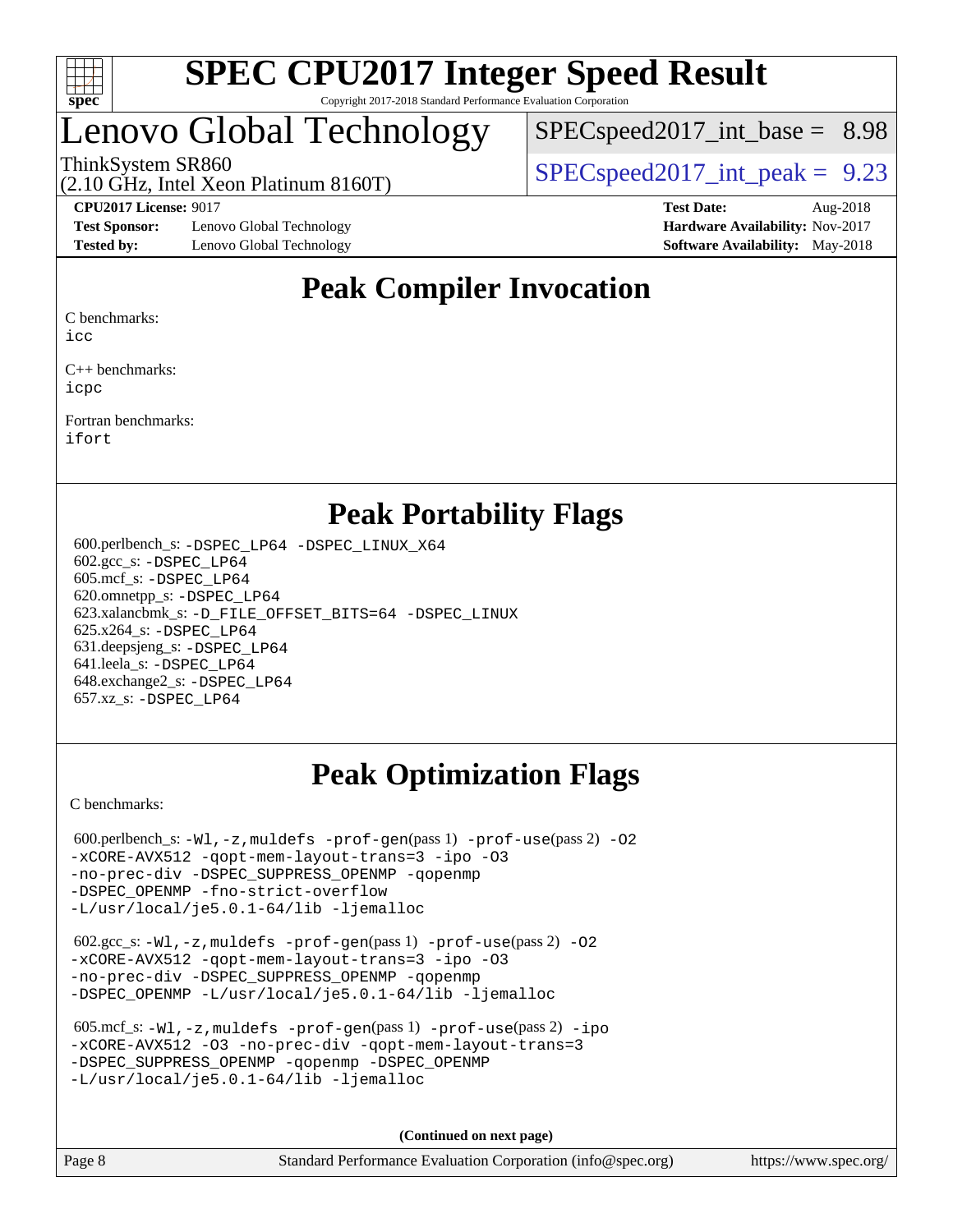

# Lenovo Global Technology

(2.10 GHz, Intel Xeon Platinum 8160T)

 $SPEC speed2017\_int\_base = 8.98$ 

ThinkSystem SR860<br>  $SPECspeed2017$  int\_peak = 9.23

**[Test Sponsor:](http://www.spec.org/auto/cpu2017/Docs/result-fields.html#TestSponsor)** Lenovo Global Technology **[Hardware Availability:](http://www.spec.org/auto/cpu2017/Docs/result-fields.html#HardwareAvailability)** Nov-2017 **[Tested by:](http://www.spec.org/auto/cpu2017/Docs/result-fields.html#Testedby)** Lenovo Global Technology **[Software Availability:](http://www.spec.org/auto/cpu2017/Docs/result-fields.html#SoftwareAvailability)** May-2018

**[CPU2017 License:](http://www.spec.org/auto/cpu2017/Docs/result-fields.html#CPU2017License)** 9017 **[Test Date:](http://www.spec.org/auto/cpu2017/Docs/result-fields.html#TestDate)** Aug-2018

# **[Peak Optimization Flags \(Continued\)](http://www.spec.org/auto/cpu2017/Docs/result-fields.html#PeakOptimizationFlags)**

 625.x264\_s: [-Wl,-z,muldefs](http://www.spec.org/cpu2017/results/res2018q3/cpu2017-20180821-08616.flags.html#user_peakEXTRA_LDFLAGS625_x264_s_link_force_multiple1_b4cbdb97b34bdee9ceefcfe54f4c8ea74255f0b02a4b23e853cdb0e18eb4525ac79b5a88067c842dd0ee6996c24547a27a4b99331201badda8798ef8a743f577) [-xCORE-AVX512](http://www.spec.org/cpu2017/results/res2018q3/cpu2017-20180821-08616.flags.html#user_peakCOPTIMIZE625_x264_s_f-xCORE-AVX512) [-ipo](http://www.spec.org/cpu2017/results/res2018q3/cpu2017-20180821-08616.flags.html#user_peakCOPTIMIZE625_x264_s_f-ipo) [-O3](http://www.spec.org/cpu2017/results/res2018q3/cpu2017-20180821-08616.flags.html#user_peakCOPTIMIZE625_x264_s_f-O3) [-no-prec-div](http://www.spec.org/cpu2017/results/res2018q3/cpu2017-20180821-08616.flags.html#user_peakCOPTIMIZE625_x264_s_f-no-prec-div) [-qopt-mem-layout-trans=3](http://www.spec.org/cpu2017/results/res2018q3/cpu2017-20180821-08616.flags.html#user_peakCOPTIMIZE625_x264_s_f-qopt-mem-layout-trans_de80db37974c74b1f0e20d883f0b675c88c3b01e9d123adea9b28688d64333345fb62bc4a798493513fdb68f60282f9a726aa07f478b2f7113531aecce732043) [-qopenmp](http://www.spec.org/cpu2017/results/res2018q3/cpu2017-20180821-08616.flags.html#user_peakCOPTIMIZE625_x264_s_qopenmp_16be0c44f24f464004c6784a7acb94aca937f053568ce72f94b139a11c7c168634a55f6653758ddd83bcf7b8463e8028bb0b48b77bcddc6b78d5d95bb1df2967) [-DSPEC\\_OPENMP](http://www.spec.org/cpu2017/results/res2018q3/cpu2017-20180821-08616.flags.html#suite_peakCOPTIMIZE625_x264_s_DSPEC_OPENMP) [-L/usr/local/je5.0.1-64/lib](http://www.spec.org/cpu2017/results/res2018q3/cpu2017-20180821-08616.flags.html#user_peakEXTRA_LIBS625_x264_s_jemalloc_link_path64_4b10a636b7bce113509b17f3bd0d6226c5fb2346b9178c2d0232c14f04ab830f976640479e5c33dc2bcbbdad86ecfb6634cbbd4418746f06f368b512fced5394) [-ljemalloc](http://www.spec.org/cpu2017/results/res2018q3/cpu2017-20180821-08616.flags.html#user_peakEXTRA_LIBS625_x264_s_jemalloc_link_lib_d1249b907c500fa1c0672f44f562e3d0f79738ae9e3c4a9c376d49f265a04b9c99b167ecedbf6711b3085be911c67ff61f150a17b3472be731631ba4d0471706)

657.xz\_s: Same as 602.gcc\_s

[C++ benchmarks:](http://www.spec.org/auto/cpu2017/Docs/result-fields.html#CXXbenchmarks)

620.omnetpp\_s: $-W1$ ,-z,muldefs -prof-qen(pass 1) [-prof-use](http://www.spec.org/cpu2017/results/res2018q3/cpu2017-20180821-08616.flags.html#user_peakPASS2_CXXFLAGSPASS2_LDFLAGS620_omnetpp_s_prof_use_1a21ceae95f36a2b53c25747139a6c16ca95bd9def2a207b4f0849963b97e94f5260e30a0c64f4bb623698870e679ca08317ef8150905d41bd88c6f78df73f19)(pass 2) [-ipo](http://www.spec.org/cpu2017/results/res2018q3/cpu2017-20180821-08616.flags.html#user_peakPASS1_CXXOPTIMIZEPASS2_CXXOPTIMIZE620_omnetpp_s_f-ipo) [-xCORE-AVX512](http://www.spec.org/cpu2017/results/res2018q3/cpu2017-20180821-08616.flags.html#user_peakPASS2_CXXOPTIMIZE620_omnetpp_s_f-xCORE-AVX512) [-O3](http://www.spec.org/cpu2017/results/res2018q3/cpu2017-20180821-08616.flags.html#user_peakPASS1_CXXOPTIMIZEPASS2_CXXOPTIMIZE620_omnetpp_s_f-O3) [-no-prec-div](http://www.spec.org/cpu2017/results/res2018q3/cpu2017-20180821-08616.flags.html#user_peakPASS1_CXXOPTIMIZEPASS2_CXXOPTIMIZE620_omnetpp_s_f-no-prec-div) [-qopt-mem-layout-trans=3](http://www.spec.org/cpu2017/results/res2018q3/cpu2017-20180821-08616.flags.html#user_peakPASS1_CXXOPTIMIZEPASS2_CXXOPTIMIZE620_omnetpp_s_f-qopt-mem-layout-trans_de80db37974c74b1f0e20d883f0b675c88c3b01e9d123adea9b28688d64333345fb62bc4a798493513fdb68f60282f9a726aa07f478b2f7113531aecce732043) [-DSPEC\\_SUPPRESS\\_OPENMP](http://www.spec.org/cpu2017/results/res2018q3/cpu2017-20180821-08616.flags.html#suite_peakPASS1_CXXOPTIMIZE620_omnetpp_s_DSPEC_SUPPRESS_OPENMP) [-qopenmp](http://www.spec.org/cpu2017/results/res2018q3/cpu2017-20180821-08616.flags.html#user_peakPASS2_CXXOPTIMIZE620_omnetpp_s_qopenmp_16be0c44f24f464004c6784a7acb94aca937f053568ce72f94b139a11c7c168634a55f6653758ddd83bcf7b8463e8028bb0b48b77bcddc6b78d5d95bb1df2967) [-DSPEC\\_OPENMP](http://www.spec.org/cpu2017/results/res2018q3/cpu2017-20180821-08616.flags.html#suite_peakPASS2_CXXOPTIMIZE620_omnetpp_s_DSPEC_OPENMP) [-L/usr/local/je5.0.1-64/lib](http://www.spec.org/cpu2017/results/res2018q3/cpu2017-20180821-08616.flags.html#user_peakEXTRA_LIBS620_omnetpp_s_jemalloc_link_path64_4b10a636b7bce113509b17f3bd0d6226c5fb2346b9178c2d0232c14f04ab830f976640479e5c33dc2bcbbdad86ecfb6634cbbd4418746f06f368b512fced5394) [-ljemalloc](http://www.spec.org/cpu2017/results/res2018q3/cpu2017-20180821-08616.flags.html#user_peakEXTRA_LIBS620_omnetpp_s_jemalloc_link_lib_d1249b907c500fa1c0672f44f562e3d0f79738ae9e3c4a9c376d49f265a04b9c99b167ecedbf6711b3085be911c67ff61f150a17b3472be731631ba4d0471706)

 623.xalancbmk\_s: [-L/opt/intel/compilers\\_and\\_libraries\\_2018/linux/lib/ia32](http://www.spec.org/cpu2017/results/res2018q3/cpu2017-20180821-08616.flags.html#user_peakCXXLD623_xalancbmk_s_Enable-32bit-runtime_af243bdb1d79e4c7a4f720bf8275e627de2ecd461de63307bc14cef0633fde3cd7bb2facb32dcc8be9566045fb55d40ce2b72b725f73827aa7833441b71b9343) [-Wl,-z,muldefs](http://www.spec.org/cpu2017/results/res2018q3/cpu2017-20180821-08616.flags.html#user_peakEXTRA_LDFLAGS623_xalancbmk_s_link_force_multiple1_b4cbdb97b34bdee9ceefcfe54f4c8ea74255f0b02a4b23e853cdb0e18eb4525ac79b5a88067c842dd0ee6996c24547a27a4b99331201badda8798ef8a743f577) [-prof-gen](http://www.spec.org/cpu2017/results/res2018q3/cpu2017-20180821-08616.flags.html#user_peakPASS1_CXXFLAGSPASS1_LDFLAGS623_xalancbmk_s_prof_gen_5aa4926d6013ddb2a31985c654b3eb18169fc0c6952a63635c234f711e6e63dd76e94ad52365559451ec499a2cdb89e4dc58ba4c67ef54ca681ffbe1461d6b36)(pass 1) [-prof-use](http://www.spec.org/cpu2017/results/res2018q3/cpu2017-20180821-08616.flags.html#user_peakPASS2_CXXFLAGSPASS2_LDFLAGS623_xalancbmk_s_prof_use_1a21ceae95f36a2b53c25747139a6c16ca95bd9def2a207b4f0849963b97e94f5260e30a0c64f4bb623698870e679ca08317ef8150905d41bd88c6f78df73f19)(pass 2) [-ipo](http://www.spec.org/cpu2017/results/res2018q3/cpu2017-20180821-08616.flags.html#user_peakPASS1_CXXOPTIMIZEPASS2_CXXOPTIMIZE623_xalancbmk_s_f-ipo) [-xCORE-AVX512](http://www.spec.org/cpu2017/results/res2018q3/cpu2017-20180821-08616.flags.html#user_peakPASS2_CXXOPTIMIZE623_xalancbmk_s_f-xCORE-AVX512) [-O3](http://www.spec.org/cpu2017/results/res2018q3/cpu2017-20180821-08616.flags.html#user_peakPASS1_CXXOPTIMIZEPASS2_CXXOPTIMIZE623_xalancbmk_s_f-O3) [-no-prec-div](http://www.spec.org/cpu2017/results/res2018q3/cpu2017-20180821-08616.flags.html#user_peakPASS1_CXXOPTIMIZEPASS2_CXXOPTIMIZE623_xalancbmk_s_f-no-prec-div) [-qopt-mem-layout-trans=3](http://www.spec.org/cpu2017/results/res2018q3/cpu2017-20180821-08616.flags.html#user_peakPASS1_CXXOPTIMIZEPASS2_CXXOPTIMIZE623_xalancbmk_s_f-qopt-mem-layout-trans_de80db37974c74b1f0e20d883f0b675c88c3b01e9d123adea9b28688d64333345fb62bc4a798493513fdb68f60282f9a726aa07f478b2f7113531aecce732043) [-DSPEC\\_SUPPRESS\\_OPENMP](http://www.spec.org/cpu2017/results/res2018q3/cpu2017-20180821-08616.flags.html#suite_peakPASS1_CXXOPTIMIZE623_xalancbmk_s_DSPEC_SUPPRESS_OPENMP) [-qopenmp](http://www.spec.org/cpu2017/results/res2018q3/cpu2017-20180821-08616.flags.html#user_peakPASS2_CXXOPTIMIZE623_xalancbmk_s_qopenmp_16be0c44f24f464004c6784a7acb94aca937f053568ce72f94b139a11c7c168634a55f6653758ddd83bcf7b8463e8028bb0b48b77bcddc6b78d5d95bb1df2967) [-DSPEC\\_OPENMP](http://www.spec.org/cpu2017/results/res2018q3/cpu2017-20180821-08616.flags.html#suite_peakPASS2_CXXOPTIMIZE623_xalancbmk_s_DSPEC_OPENMP) [-L/usr/local/je5.0.1-32/lib](http://www.spec.org/cpu2017/results/res2018q3/cpu2017-20180821-08616.flags.html#user_peakEXTRA_LIBS623_xalancbmk_s_jemalloc_link_path32_e29f22e8e6c17053bbc6a0971f5a9c01a601a06bb1a59df2084b77a2fe0a2995b64fd4256feaeea39eeba3aae142e96e2b2b0a28974019c0c0c88139a84f900a) [-ljemalloc](http://www.spec.org/cpu2017/results/res2018q3/cpu2017-20180821-08616.flags.html#user_peakEXTRA_LIBS623_xalancbmk_s_jemalloc_link_lib_d1249b907c500fa1c0672f44f562e3d0f79738ae9e3c4a9c376d49f265a04b9c99b167ecedbf6711b3085be911c67ff61f150a17b3472be731631ba4d0471706)

631.deepsjeng\_s: Same as 620.omnetpp\_s

641.leela\_s: Same as 620.omnetpp\_s

[Fortran benchmarks](http://www.spec.org/auto/cpu2017/Docs/result-fields.html#Fortranbenchmarks): [-Wl,-z,muldefs](http://www.spec.org/cpu2017/results/res2018q3/cpu2017-20180821-08616.flags.html#user_FCpeak_link_force_multiple1_b4cbdb97b34bdee9ceefcfe54f4c8ea74255f0b02a4b23e853cdb0e18eb4525ac79b5a88067c842dd0ee6996c24547a27a4b99331201badda8798ef8a743f577) [-xCORE-AVX512](http://www.spec.org/cpu2017/results/res2018q3/cpu2017-20180821-08616.flags.html#user_FCpeak_f-xCORE-AVX512) [-ipo](http://www.spec.org/cpu2017/results/res2018q3/cpu2017-20180821-08616.flags.html#user_FCpeak_f-ipo) [-O3](http://www.spec.org/cpu2017/results/res2018q3/cpu2017-20180821-08616.flags.html#user_FCpeak_f-O3) [-no-prec-div](http://www.spec.org/cpu2017/results/res2018q3/cpu2017-20180821-08616.flags.html#user_FCpeak_f-no-prec-div) [-qopt-mem-layout-trans=3](http://www.spec.org/cpu2017/results/res2018q3/cpu2017-20180821-08616.flags.html#user_FCpeak_f-qopt-mem-layout-trans_de80db37974c74b1f0e20d883f0b675c88c3b01e9d123adea9b28688d64333345fb62bc4a798493513fdb68f60282f9a726aa07f478b2f7113531aecce732043) [-nostandard-realloc-lhs](http://www.spec.org/cpu2017/results/res2018q3/cpu2017-20180821-08616.flags.html#user_FCpeak_f_2003_std_realloc_82b4557e90729c0f113870c07e44d33d6f5a304b4f63d4c15d2d0f1fab99f5daaed73bdb9275d9ae411527f28b936061aa8b9c8f2d63842963b95c9dd6426b8a) [-align array32byte](http://www.spec.org/cpu2017/results/res2018q3/cpu2017-20180821-08616.flags.html#user_FCpeak_align_array32byte_b982fe038af199962ba9a80c053b8342c548c85b40b8e86eb3cc33dee0d7986a4af373ac2d51c3f7cf710a18d62fdce2948f201cd044323541f22fc0fffc51b6) [-L/usr/local/je5.0.1-64/lib](http://www.spec.org/cpu2017/results/res2018q3/cpu2017-20180821-08616.flags.html#user_FCpeak_jemalloc_link_path64_4b10a636b7bce113509b17f3bd0d6226c5fb2346b9178c2d0232c14f04ab830f976640479e5c33dc2bcbbdad86ecfb6634cbbd4418746f06f368b512fced5394) [-ljemalloc](http://www.spec.org/cpu2017/results/res2018q3/cpu2017-20180821-08616.flags.html#user_FCpeak_jemalloc_link_lib_d1249b907c500fa1c0672f44f562e3d0f79738ae9e3c4a9c376d49f265a04b9c99b167ecedbf6711b3085be911c67ff61f150a17b3472be731631ba4d0471706)

## **[Peak Other Flags](http://www.spec.org/auto/cpu2017/Docs/result-fields.html#PeakOtherFlags)**

[C benchmarks](http://www.spec.org/auto/cpu2017/Docs/result-fields.html#Cbenchmarks):  $-m64 - std= c11$  $-m64 - std= c11$ 

[C++ benchmarks \(except as noted below\):](http://www.spec.org/auto/cpu2017/Docs/result-fields.html#CXXbenchmarksexceptasnotedbelow) [-m64](http://www.spec.org/cpu2017/results/res2018q3/cpu2017-20180821-08616.flags.html#user_CXXpeak_intel_intel64_18.0_af43caccfc8ded86e7699f2159af6efc7655f51387b94da716254467f3c01020a5059329e2569e4053f409e7c9202a7efc638f7a6d1ffb3f52dea4a3e31d82ab)

623.xalancbmk\_s: [-m32](http://www.spec.org/cpu2017/results/res2018q3/cpu2017-20180821-08616.flags.html#user_peakCXXLD623_xalancbmk_s_intel_ia32_18.0_2666f1173eb60787016b673bfe1358e27016ef7649ea4884b7bc6187fd89dc221d14632e22638cde1c647a518de97358ab15d4ad098ee4e19a8b28d0c25e14bf)

[Fortran benchmarks](http://www.spec.org/auto/cpu2017/Docs/result-fields.html#Fortranbenchmarks): [-m64](http://www.spec.org/cpu2017/results/res2018q3/cpu2017-20180821-08616.flags.html#user_FCpeak_intel_intel64_18.0_af43caccfc8ded86e7699f2159af6efc7655f51387b94da716254467f3c01020a5059329e2569e4053f409e7c9202a7efc638f7a6d1ffb3f52dea4a3e31d82ab)